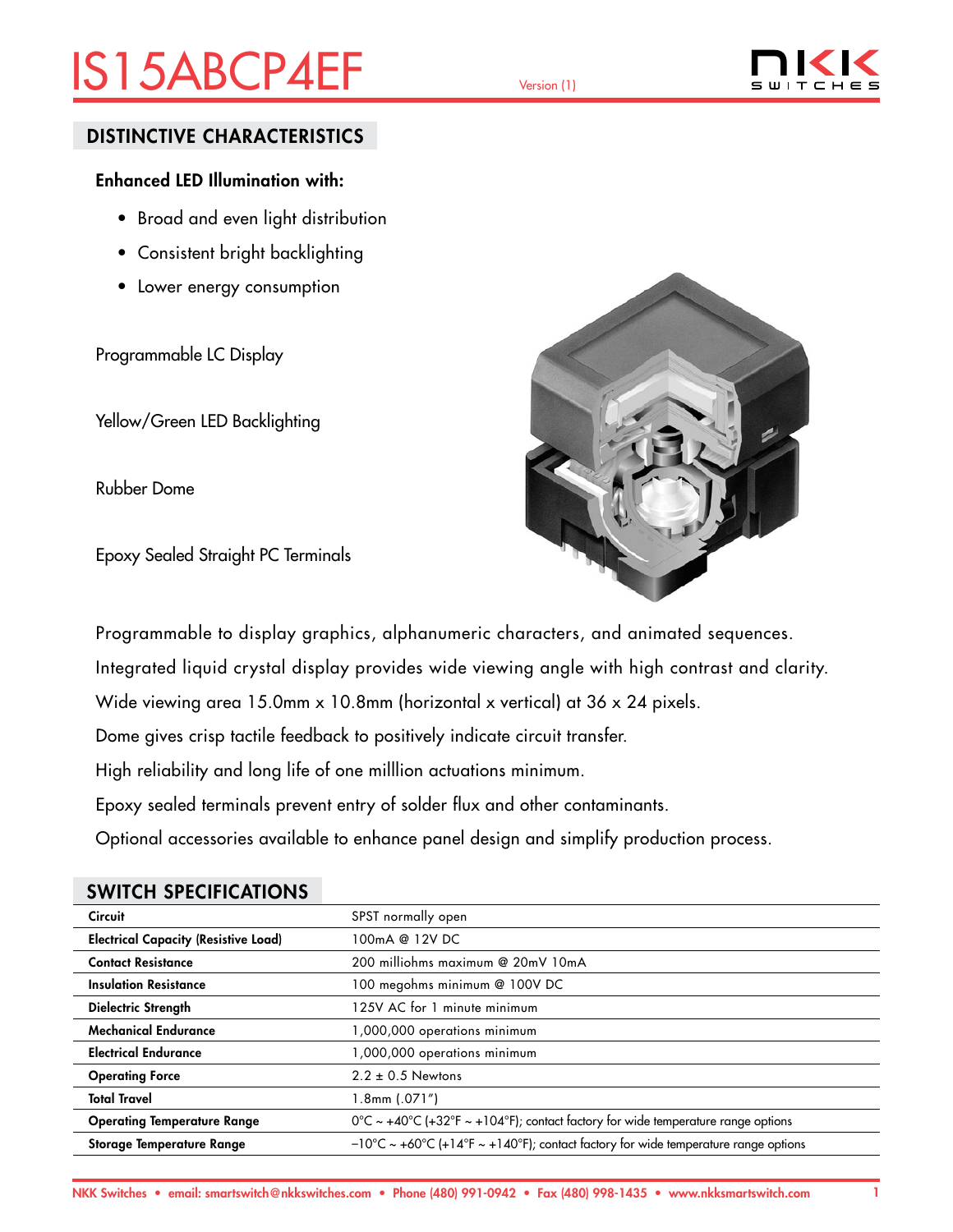# **SMARTSHTM**

## LCD SPECIFICATIONS

### Characteristics of Display

| <b>Display Operation Mode</b> | STN positive                                          |
|-------------------------------|-------------------------------------------------------|
| <b>Display Condition</b>      | Transflective with built-in LED backlight             |
| <b>Viewing Angle</b>          | Adjustable                                            |
| <b>Driving Method</b>         | 1/24 duty. 1/5 bias (built-in driving circuit)        |
| <b>Viewing Area</b>           | 15.0mm x 10.8mm (horizontal x vertical)               |
| <b>Pixel Format</b>           | $36 \times 24$ dots (horizonal x vertical)            |
| <b>Pixel Size</b>             | 0.36mm $\times$ 0.36mm (horizontal $\times$ vertical) |
| <b>Backlight LED</b>          | Yellow/Green                                          |



Yellow/Green Bicolor LED with Yellow LCD Mode

| Absolute Maximum Ratings (Temperature at 25°C) |                 |                                  | <b>Recommended Operating Conditions (Temperature at 25°C)</b> |                            |         |                |          |
|------------------------------------------------|-----------------|----------------------------------|---------------------------------------------------------------|----------------------------|---------|----------------|----------|
| <b>Items</b>                                   | <b>Symbols</b>  | <b>Ratings</b>                   | <b>Items</b>                                                  | <b>Symbols</b>             | Minimum | <b>Typical</b> | Maximum  |
| Supply Voltage for Logics                      | V <sub>DD</sub> | $-0.3V$ to $+7.0V$               | <b>Supply Voltage for Logics</b>                              | $\mathsf{V}_{\mathsf{DD}}$ | 4.5V    | 5.0V           | 5.5V     |
| Supply Voltage for LCD                         | $V_{LC}$        | $-0.3V$ to $+12.0V$              | <b>Supply Voltage Yellow</b>                                  | $V_{LC}$                   |         | 7.4V           |          |
| <b>Input Voltage</b>                           |                 | $-0.3V$ to $V_{\text{DD}}$ +0.3V | Input Voltage                                                 | V.                         | 0V      |                | $V_{DD}$ |
| Output Voltage                                 | $V_{\circ}$     | $-0.3V$ to $V_{\text{DD}}$ +0.3V | <b>Driving Frequency</b>                                      | t <sub>flm</sub>           |         | 64Hz           |          |

### DC Characteristics of LCD Drive IC (Temperature at 0°C to 40°C and  $V_{DD} = 5.0V \pm 10\%$ )

| <b>Items</b>                      | Symbols                    | <b>Test Conditions</b>                           | Minimum        | Typical | Maximum                    | Unit |
|-----------------------------------|----------------------------|--------------------------------------------------|----------------|---------|----------------------------|------|
| High Level Input Voltage          | $\mathsf{V}_{\mathsf{IH}}$ |                                                  | $0.7 V_{DD}$   |         | $\mathsf{V}_{\mathsf{DD}}$ |      |
| Low Level Input Voltage           | $\mathsf{V}_{\mathsf{IL}}$ |                                                  | 0              |         | $0.3 V_{DD}$               | v    |
| High Level Input Leakage Current  | ∎ин                        | $V_1 = V_{DD}$                                   |                |         | 10                         | μA   |
| Low Level Input Leakage Current   | Ŧш                         | $V_i = 0V$                                       |                |         | $-10$                      | μA   |
| High Level Output Voltage         | $\mathsf{V}_{\mathsf{OH}}$ | $I_{OH} = -500 \mu A$                            | $V_{DD} - 0.5$ |         |                            | v    |
| Low Level Output Voltage          | $\mathsf{V}_{\mathsf{OL}}$ | $I_{\text{O1}} = 500 \mu A$                      |                |         | 0.5                        | v    |
| High Level Output Leakage Current | $I_{LOH}$                  | $V_{\odot} = V_{\text{DD}}$                      |                |         | 10                         | μA   |
| Low Level Output Leakage Current  | $I_{\text{LOL}}$           | $V_0 = 0V$                                       |                |         | $-10$                      | μA   |
| <b>Supply Current</b>             | $I_{DD}$                   | $f_{\text{SCP}} = 1.0$ MHz                       |                |         | 500                        | μA   |
| <b>LCD Drive Current</b>          | $I_{LC}$                   | $f_{LP} = 2.4$ kHz V <sub>LC</sub> = 7.3V ~ 7.5V |                | 500     | 2.000                      | μA   |

# Timing Characteristics of LCD Drive IC

| (Temperature at 0°C to 40°C and $V_{DD} = 5.0V \pm 10\%$ ) |                                 |                   |                         |  |  |  |
|------------------------------------------------------------|---------------------------------|-------------------|-------------------------|--|--|--|
| <b>Items</b>                                               |                                 |                   | Symbols Minimum Maximum |  |  |  |
| <b>Clock Operation Frequency</b>                           | $f_{\text{SCP}}$                |                   | 6.0MHz                  |  |  |  |
| Latch Pulse Frequency                                      | $f_{\scriptscriptstyle \rm IP}$ |                   | 50kHz                   |  |  |  |
| Clock High Level Pulse Width                               | $t_{\text{CWH}}$                | 70 <sub>ns</sub>  |                         |  |  |  |
| Clock Low Level Pulse Width                                | $t_{\text{CWL}}$                | 70ns              |                         |  |  |  |
| Data Setup Time                                            | t <sub>DSD</sub>                | 45ns              |                         |  |  |  |
| Data Hold Time                                             | $t_{\text{DHD}}$                | 50ns              |                         |  |  |  |
| Data Output Delay Time                                     | t <sub>PDO</sub>                |                   | 25ns                    |  |  |  |
| Latch Setup Time                                           | $t_{DSL}$                       | 50ns              |                         |  |  |  |
| Latch Hold Time                                            | $t_{DHL}$                       | 50ns              |                         |  |  |  |
| Latch High Level Width                                     | tıwн                            | 200 <sub>ns</sub> |                         |  |  |  |
| <b>FLM Setup Time</b>                                      | $t_{DSF}$                       | 50ns              |                         |  |  |  |
| <b>FLM Hold Time</b>                                       | $t_{\text{DHF}}$                | 50ns              |                         |  |  |  |
| <b>SCP, LP Rise/Fall Time</b>                              | $t_r/t_f$                       |                   | 15ns                    |  |  |  |

### Timing Diagram



\*3 Location of LP signal on first line

# $\mathbf{S}$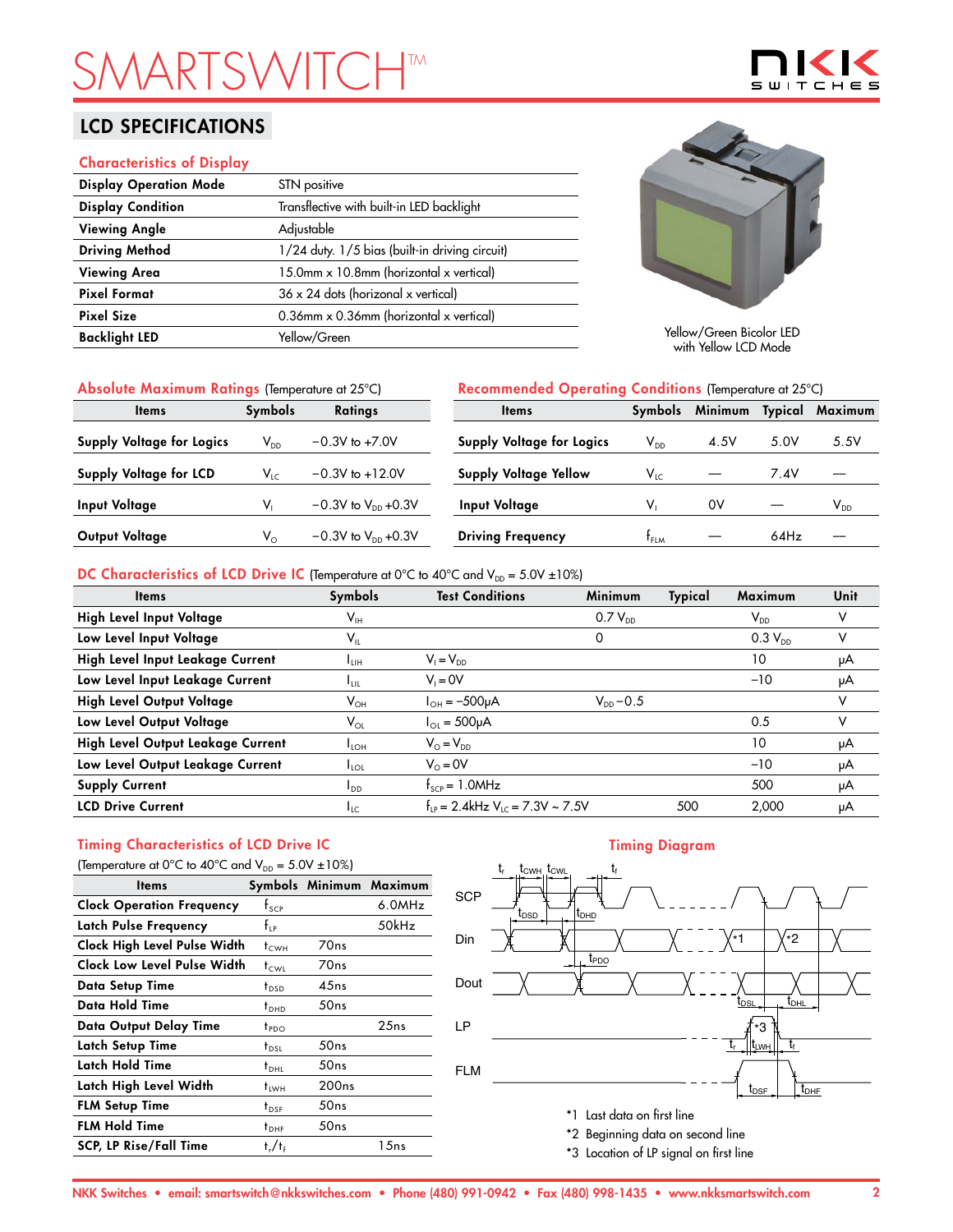



# BLOCK DIAGRAM & PIN CONFIGURATIONS



| Pin No.                              | Symbol       | Name                      | <b>Function</b>                                                                                                                                                                                                                                 |
|--------------------------------------|--------------|---------------------------|-------------------------------------------------------------------------------------------------------------------------------------------------------------------------------------------------------------------------------------------------|
| $\rm U$                              | <b>SW</b>    | <b>Terminal of Switch</b> | Normally open                                                                                                                                                                                                                                   |
|                                      | <b>SW</b>    | <b>Terminal of Switch</b> | Normally open                                                                                                                                                                                                                                   |
| $\begin{matrix} 2 \\ 3 \end{matrix}$ | $BL-LED (-)$ | Terminal of Backlight LED | Cathode: Yellow                                                                                                                                                                                                                                 |
| $\bf{(4)}$                           | Dout         | Data Output               | Display serial output. Can be used to connect to Din of the next SMARTSWITCH. As a result,<br>many SMARTSWITCHES can be controlled with one clock and data signal.                                                                              |
| $\left( 5\right)$                    | <b>FLM</b>   | <b>First Line Marker</b>  | The marking signal for the first line data of LCD display. The first line of LCD will be selected<br>by the falling edge of LP signal during the high level (FLM).                                                                              |
| $\bf(\pmb{\delta})$                  | LP           | Latch Pulse               | Line data latch pulse will latch content of internal 40-bit shift register at falling edge for one<br>line of display. LP will also increment the display line by one.                                                                          |
| $\left( \mathbf{Z}\right)$           | <b>SCP</b>   | Serial Clock Pulse        | Clock used by 40-bit internal shift register of the switch, shifting the display data bit presented<br>at Din at falling edge.                                                                                                                  |
| $\bf{(8)}$                           | Din          | Data Input                | Display serial data bit. Note: to map the display data, because of the difference between the<br>number of internal shift register data (40) and the single line of LCD pixels (36), the first four<br>bits of data shifted will be dummy bits. |
| $\circledast$                        | <b>GND</b>   | Ground                    |                                                                                                                                                                                                                                                 |
| $\circledR$                          | $V_{DD}$     | Power                     | Power source for logic circuit                                                                                                                                                                                                                  |
| $\Theta$                             | $V_{LC}$     | Power                     | Power source for LCD drive                                                                                                                                                                                                                      |
| $\circledR$                          | $BL-LED (+)$ | Terminal of Backlight LED | Anode for common                                                                                                                                                                                                                                |
| $\mathbf{u}$                         | $BL-LED (-)$ | Terminal of Backlight LED | Cathode: green                                                                                                                                                                                                                                  |